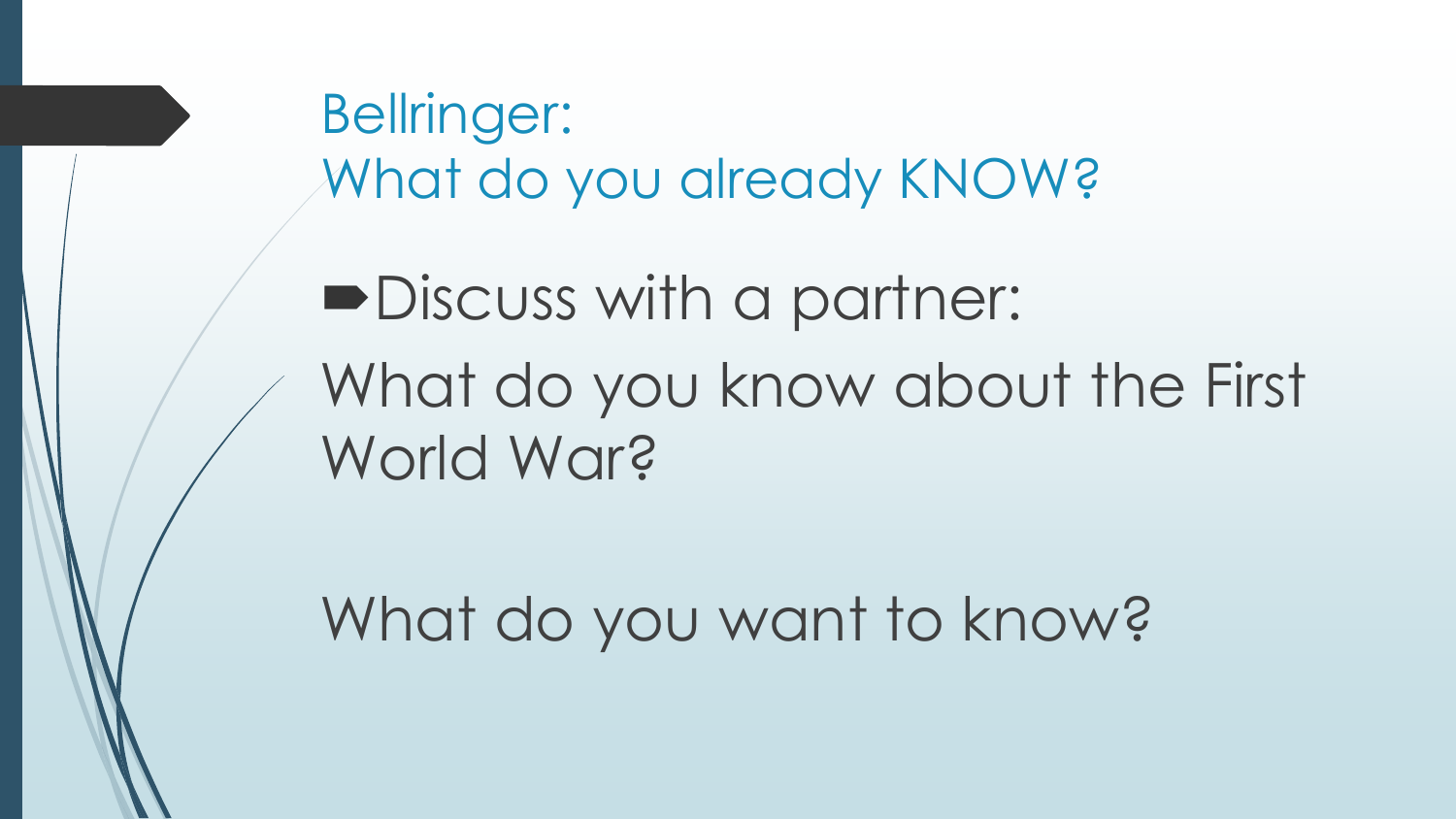# Causes of WWI and U.S. **Neutrality**

Ms. Luco IB HIST AM Yr 1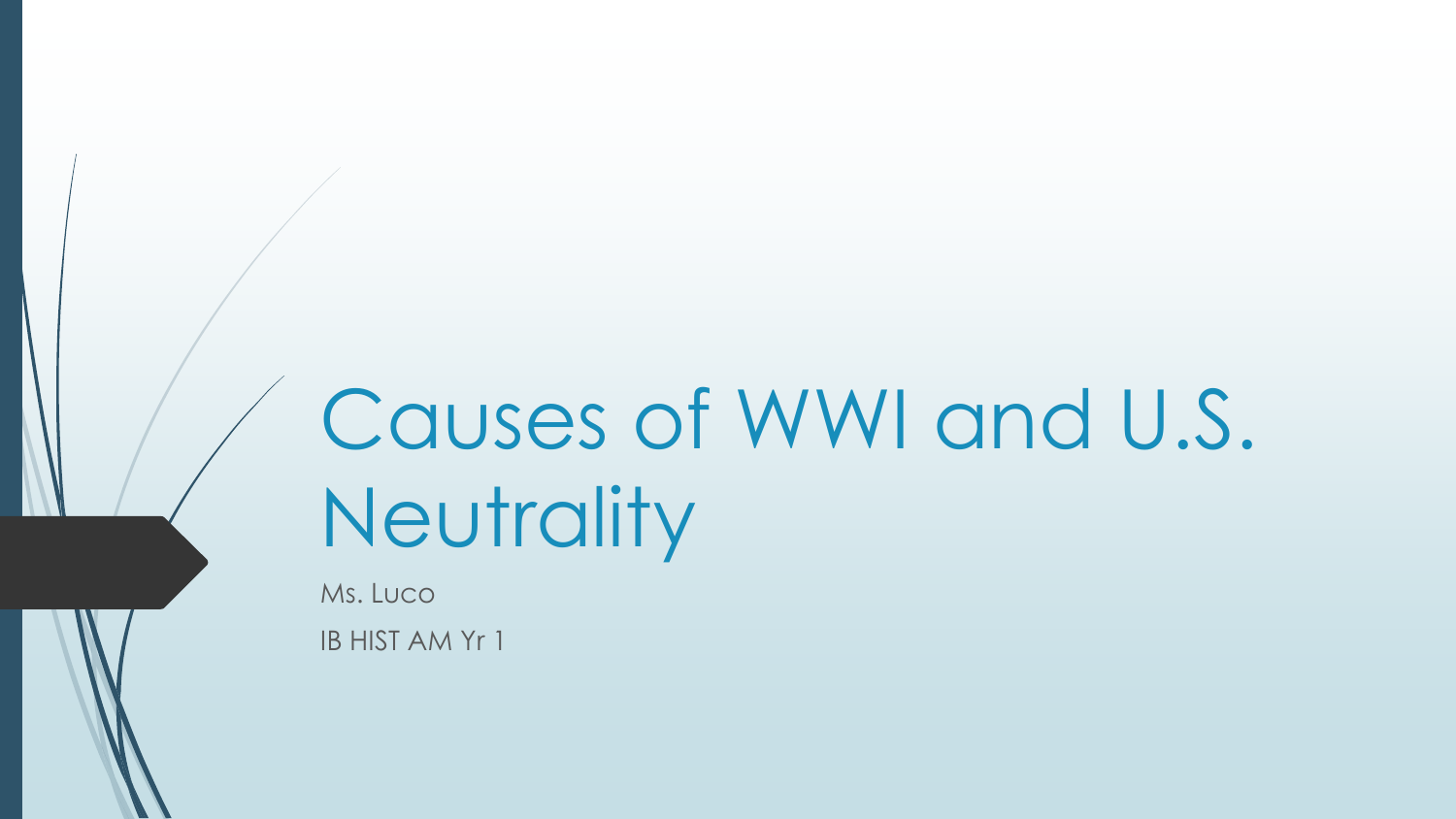## Learning Objective

SWBAT describe the movement from American neutrality towards engagement in World War I IOT analyze the origins and impact of U.S. involvement in World War I.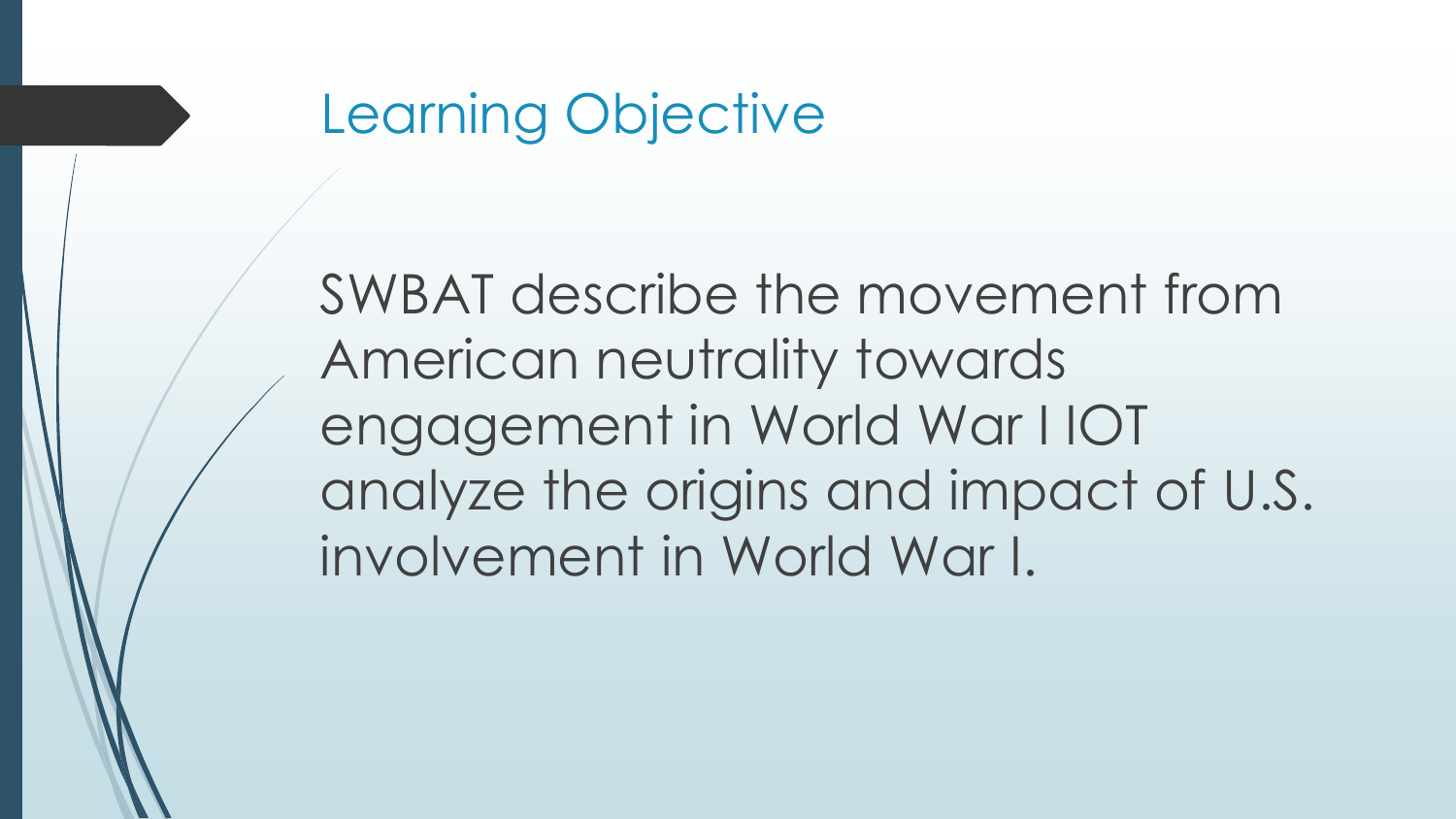

# How did the United States respond to the outbreak of war in Europe in 1914?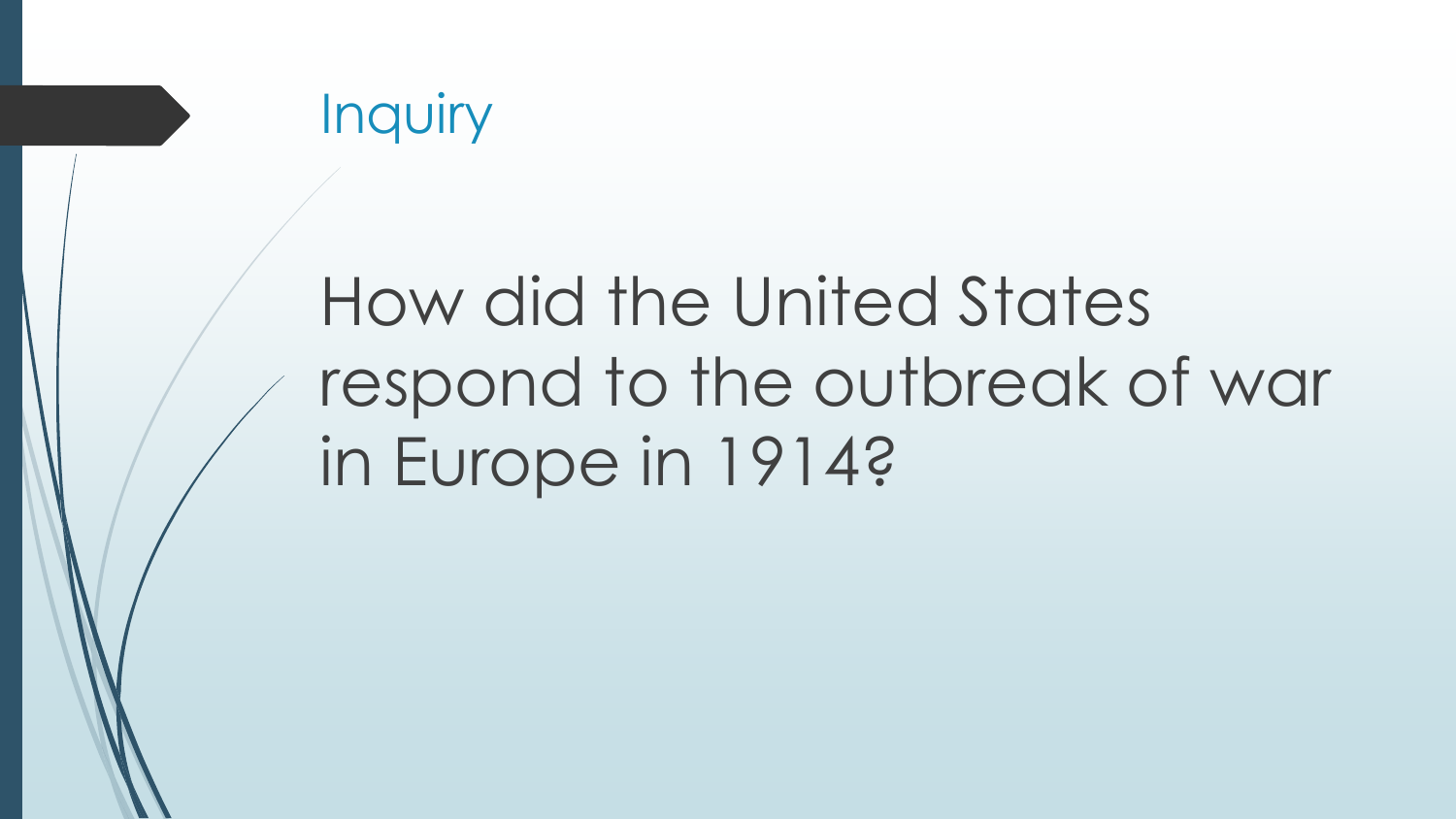The Great War

Started on July 28, 1914 Ended November 11, 1918 ■Over 37 million total casualties U.S. total casualties: 323,018 Almost 22,000,000 wounded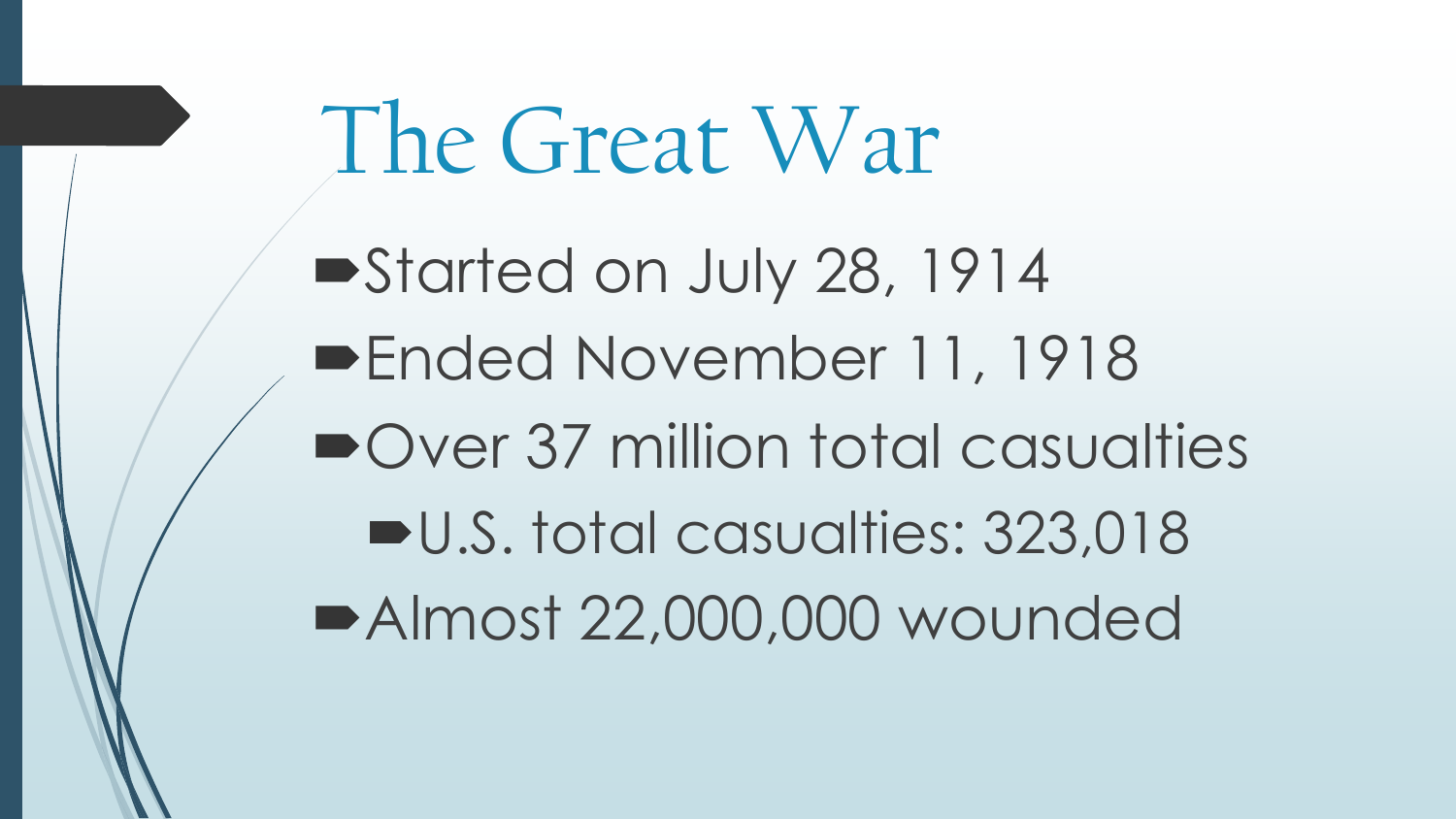## Long Term Causes of WWI

**M** – Militarism **A** – Alliances **I** – Imperialism **N** - Nationalism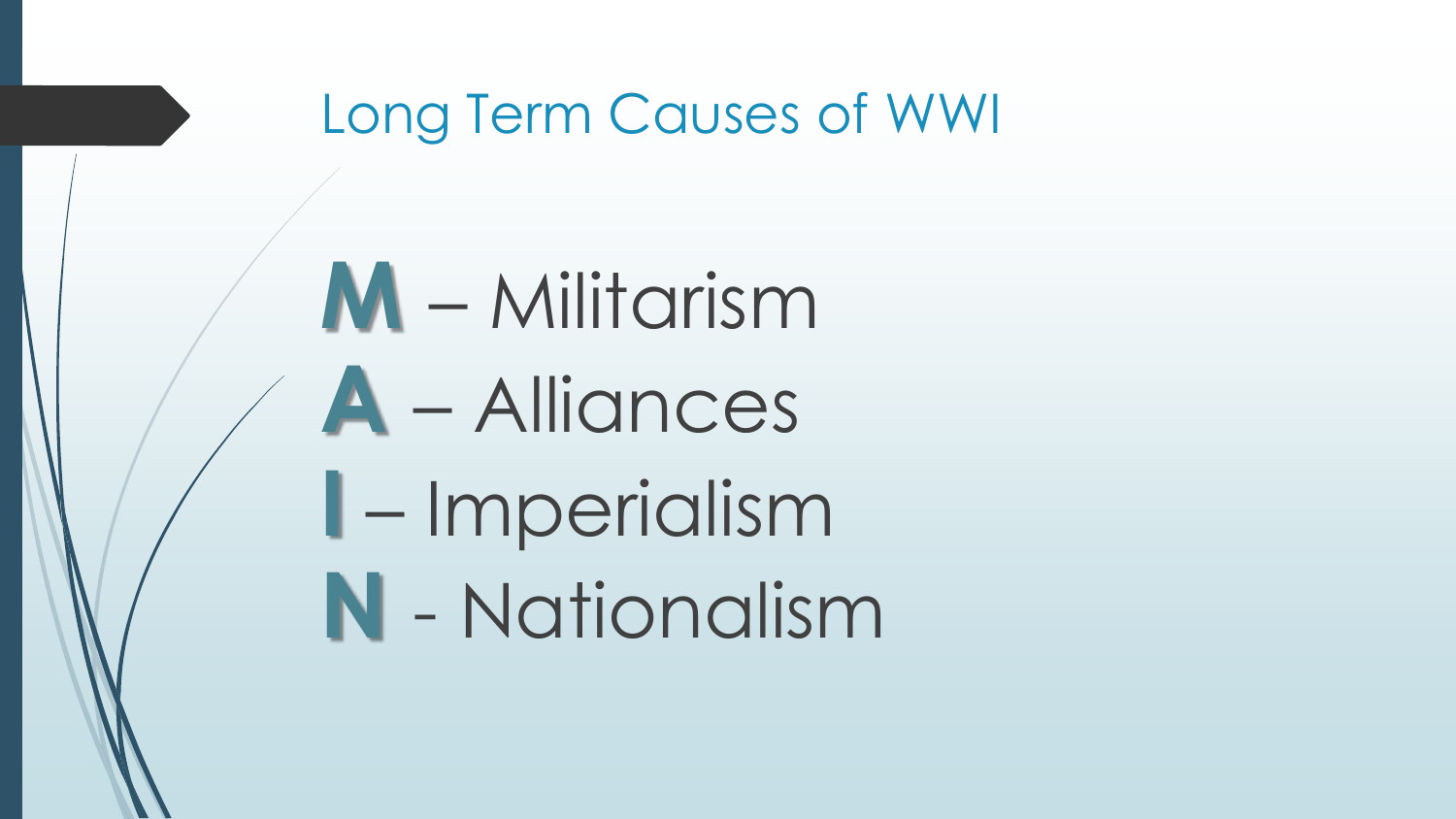### Defense Estimates of the Great Powers, 1870-1914

(in millions of pounds)

|                      | 1870 | 1880 | 1890 | 1900  | 1910 | 1914  |  |
|----------------------|------|------|------|-------|------|-------|--|
| Germany              | 10.8 | 20.4 | 28.8 | 41.0  | 64.0 | 110.8 |  |
| Austria-Hungary      | 8.2  | 13.2 | 12.8 | 13.6  | 17.4 | 36.4  |  |
| France               | 22.0 | 31.4 | 37.4 | 42.4  | 52.4 | 57.4  |  |
| <b>Great Britain</b> | 23.4 | 25.2 | 31.4 | 116.0 | 68.0 | 76.8  |  |
| Italy                | 7.8  | 10.0 | 14.8 | 14.6  | 24.4 | 28.2  |  |
| Russia               | 22.0 | 29.6 | 29.0 | 40.8  | 63.4 | 88.2  |  |

Source: A.J.P. Taylor, The Struggle for Mastery in Europe: 1848-1918, Oxford University Press (adapted)

## Militarism

**policy of building up a strong military to prepare for war**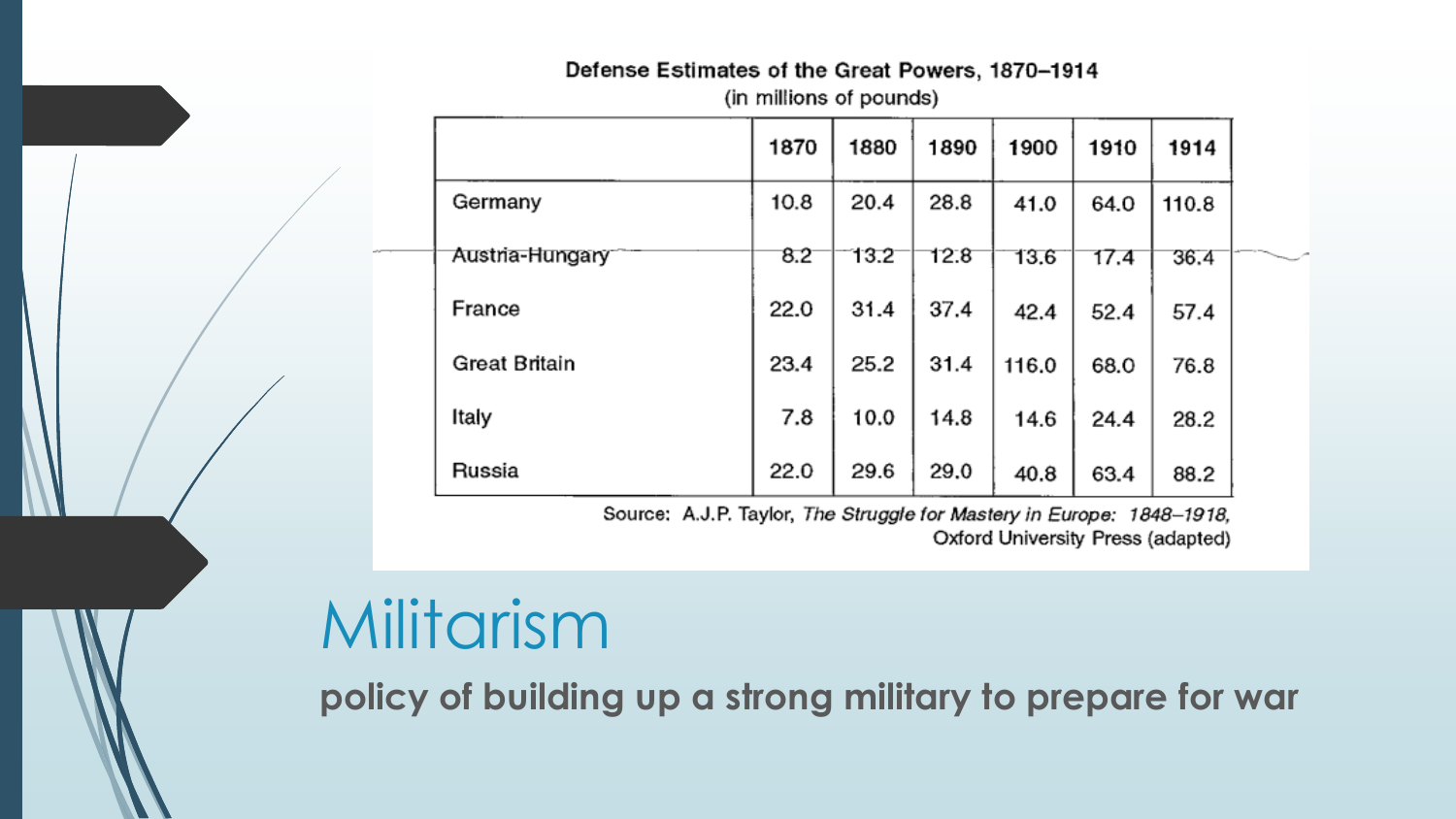## **Alliances**

**agreements between nations to provide aid and protect one another in case of war**

"ARTICLE 3. If one, or two, of the Contracting Parties should be attacked and become engaged in a war with one or more Great Powers (France, Britain, Russia), all Contracting Parties shall be bound to lend help and assistance with all their forces."-Article III of the Triple Alliance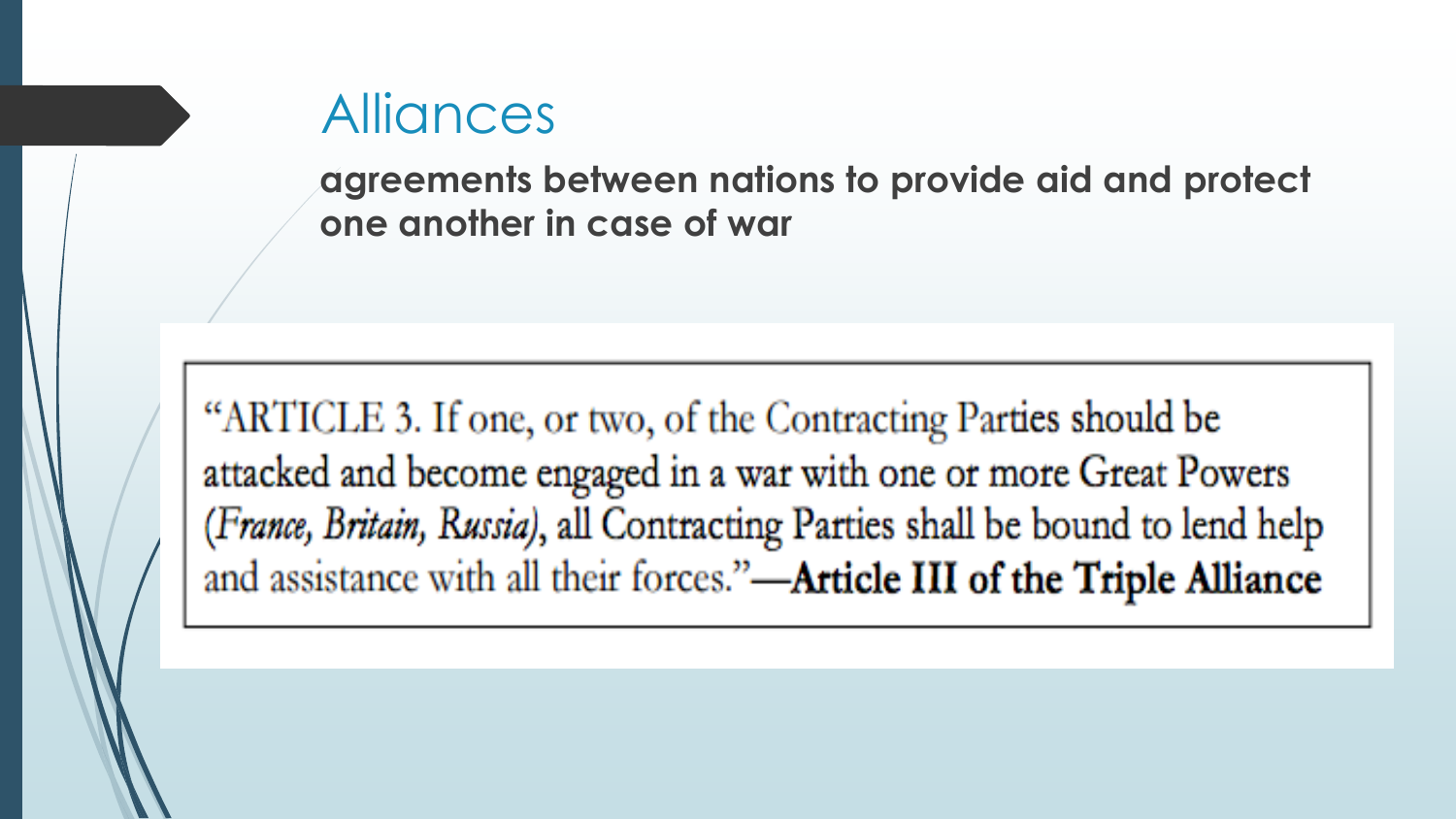# Triple Alliance vs. Triple Entente

## Triple Alliance Triple Entente



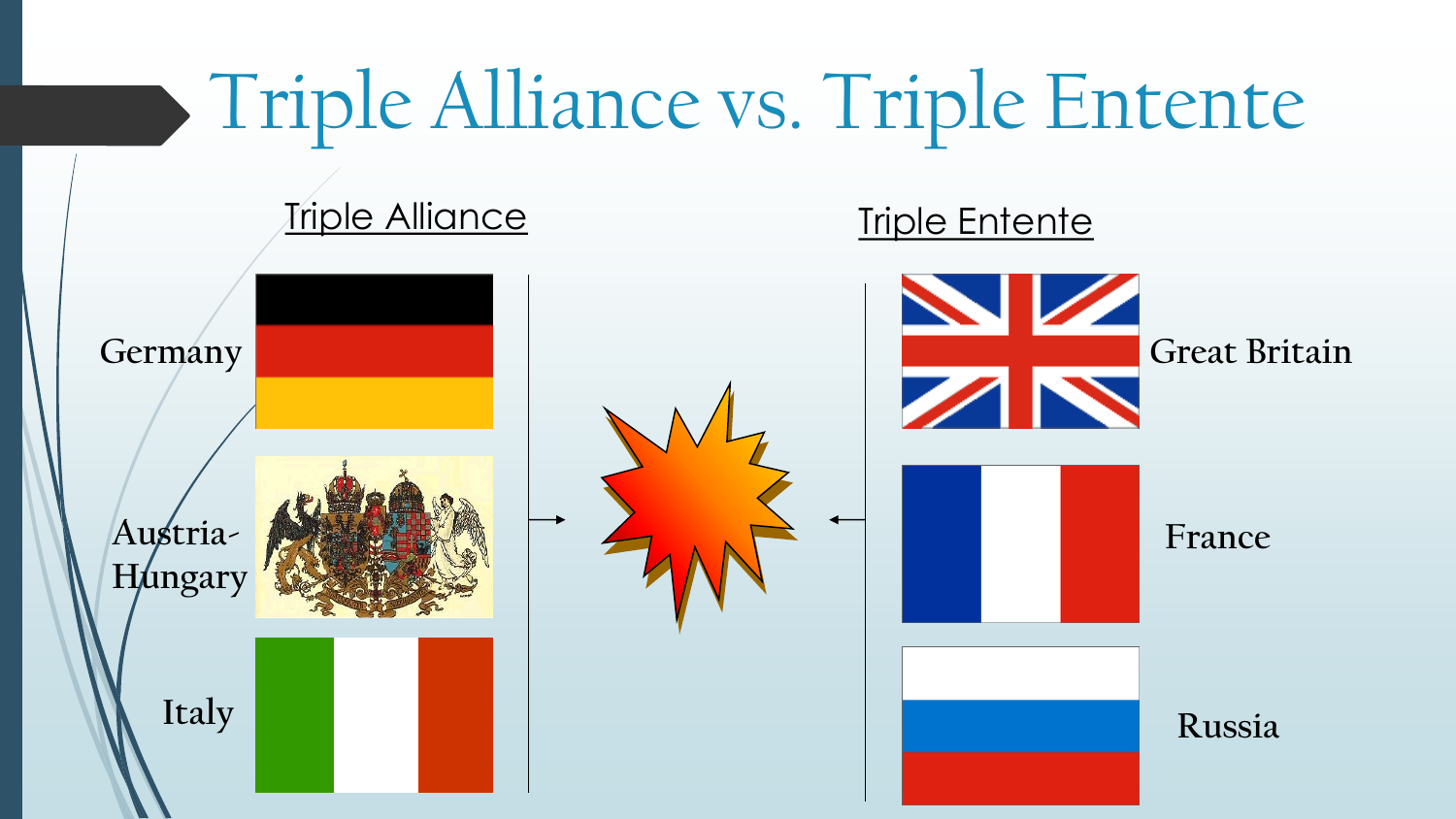# Central Powers vs. Allies Central Powers Allies **Germany Austria-H**ungary **Ottoman Empire Great Britain France Russia**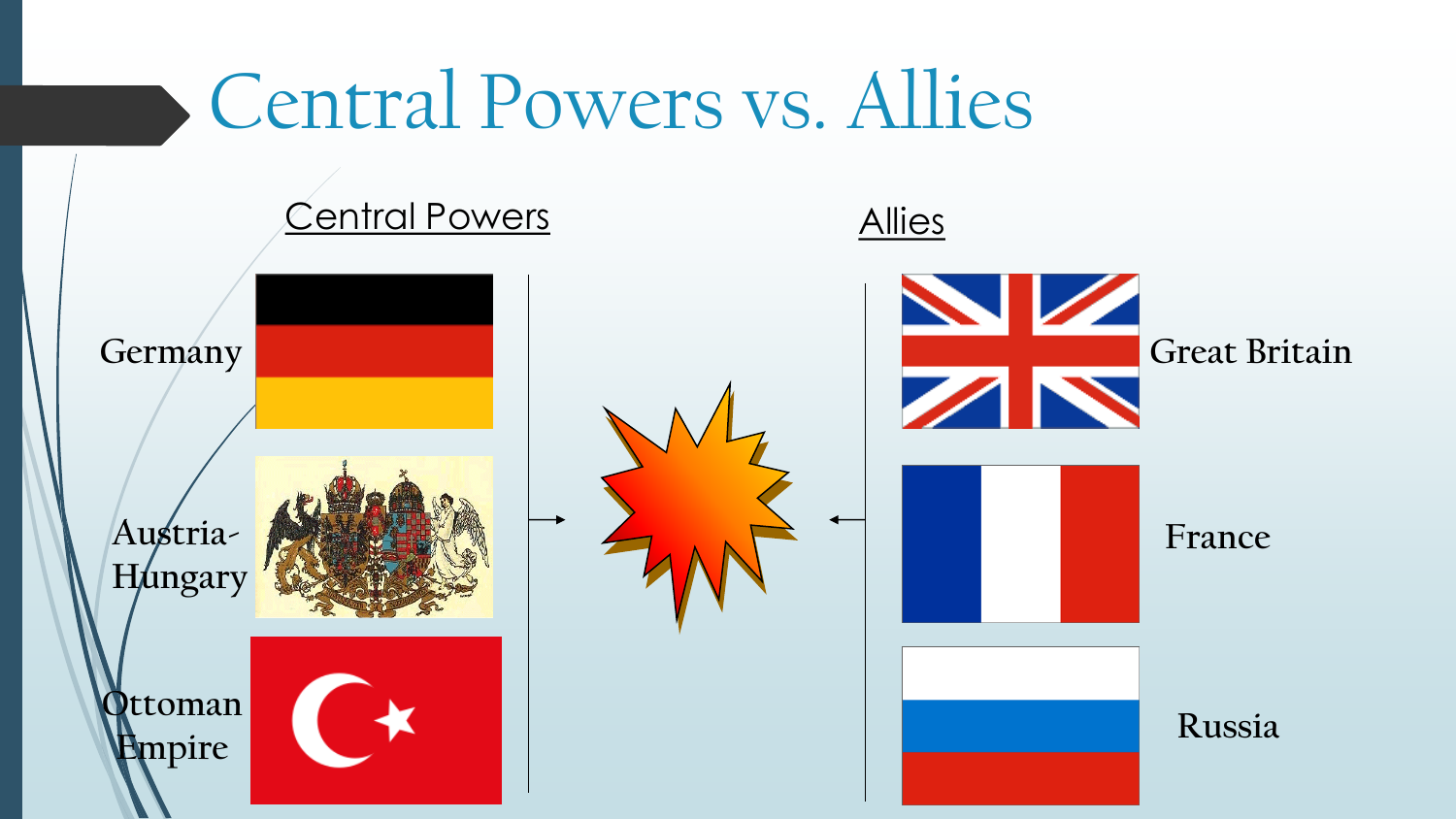## Imperialism

**"Scramble for empire"- competition between major powers**

**Main rivals: Great Britain (dominant imperial power) and Germany (aspirations for empire)** 

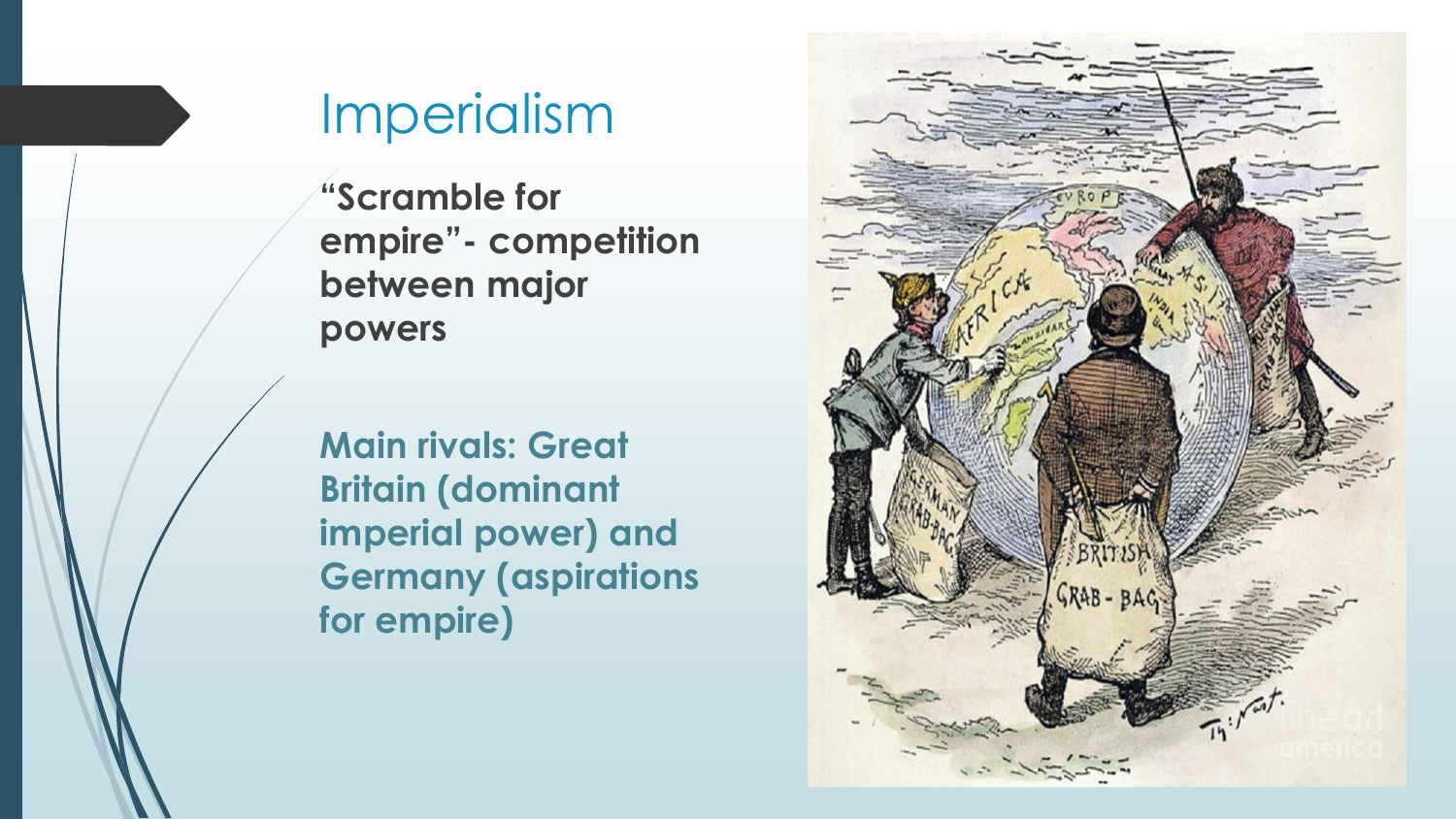## Nationalism

**the idea that people with the same ethnic origins, language, and political ideals had the right to form sovereign states through the process of self-determination**

"I, Milan V asitch, by entering into the organization, do hereby swear by the blood of my forefathers, by my honor, by my life, and by all Serbs, that from this moment onward and until my death I shall faithfully serve this organization to achieve the unification of the Serbs and the creation of a Serbian Nation-State. I shall at all times be prepared to make any sacrifice for it. Unification or death!"--Milan Vasitch, Oath of the Black Hand, 1908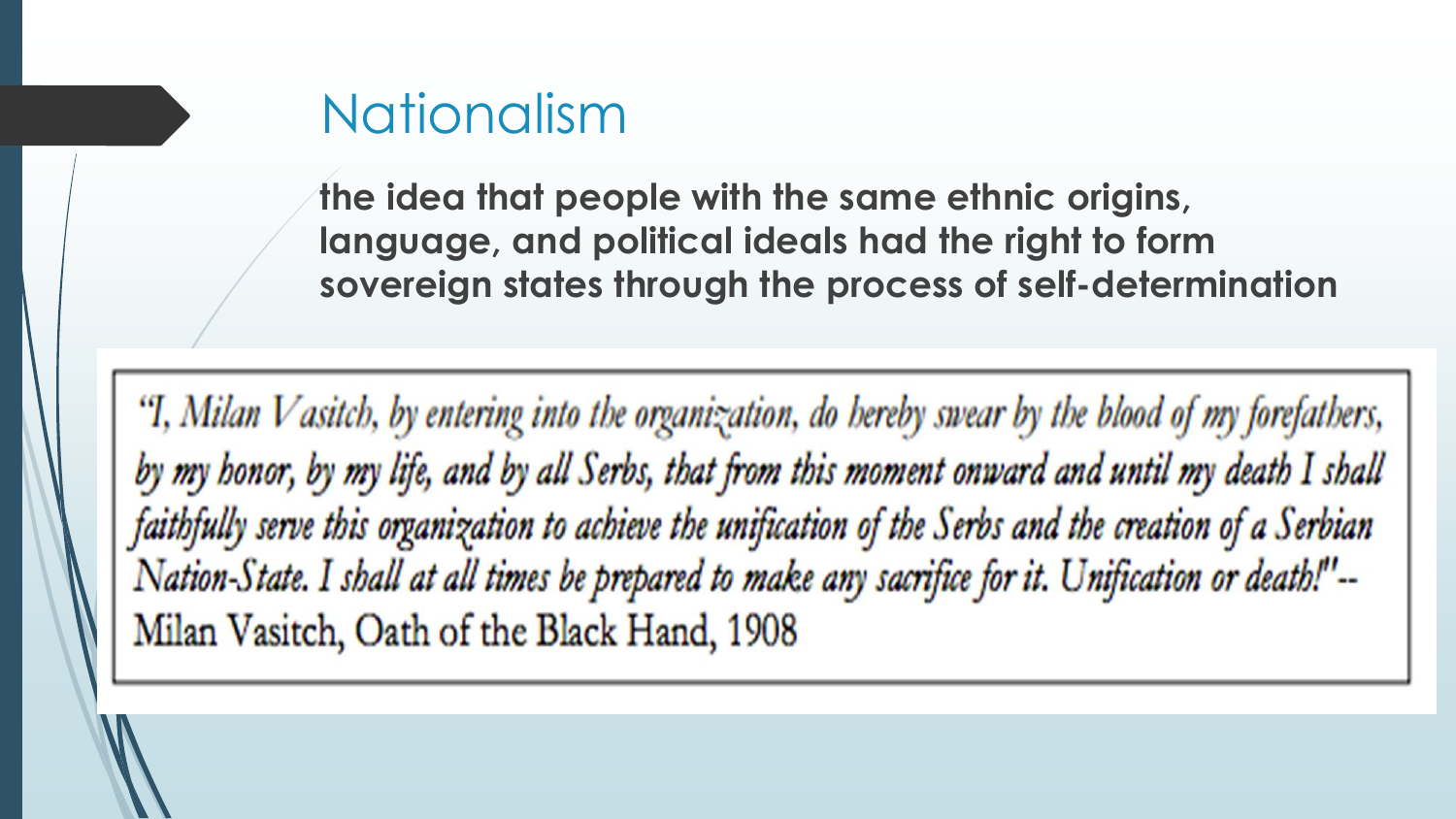

# Spark!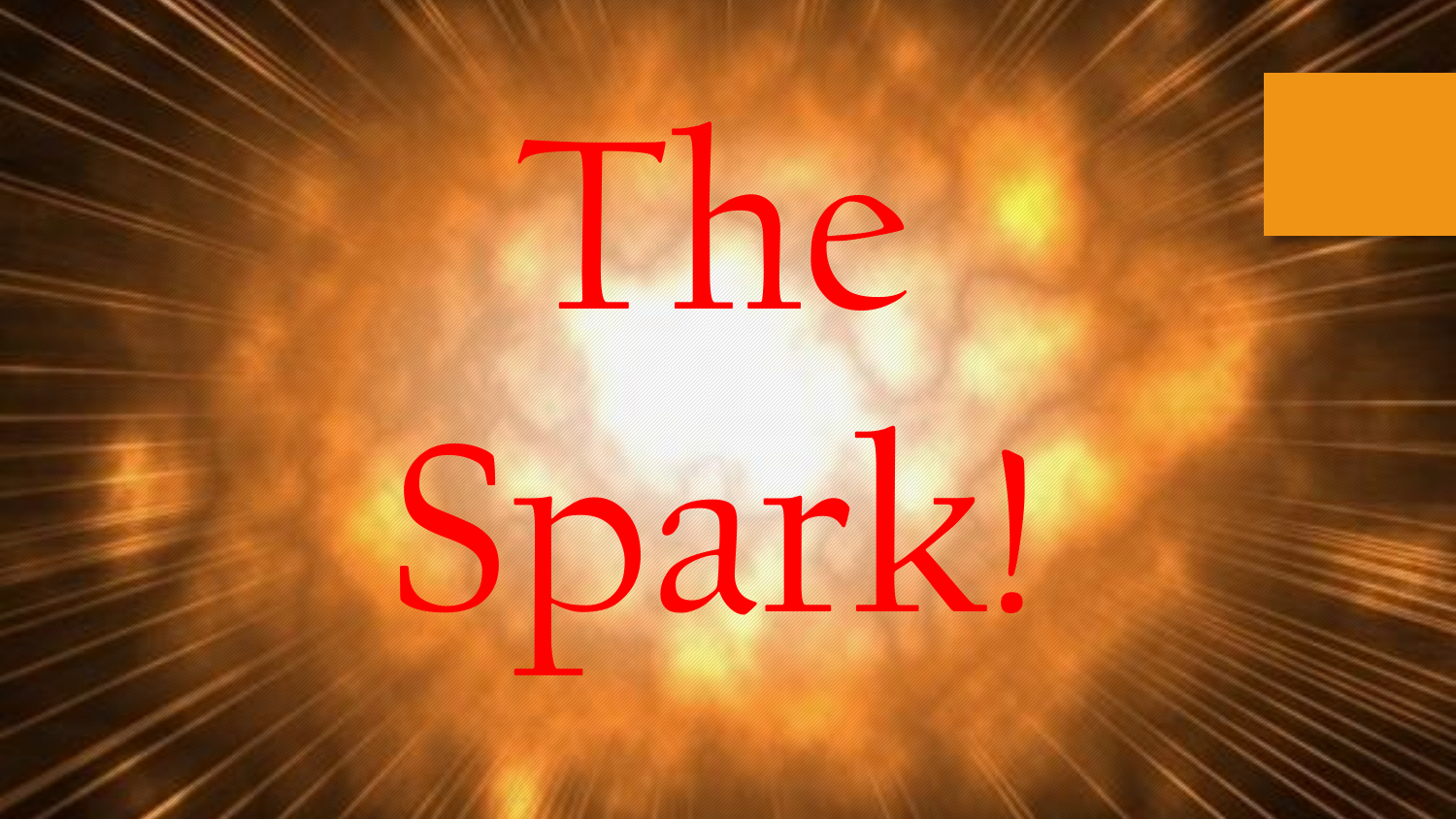The Spark! The Assassination of Archduke Franz Ferdinand, June 28, 1914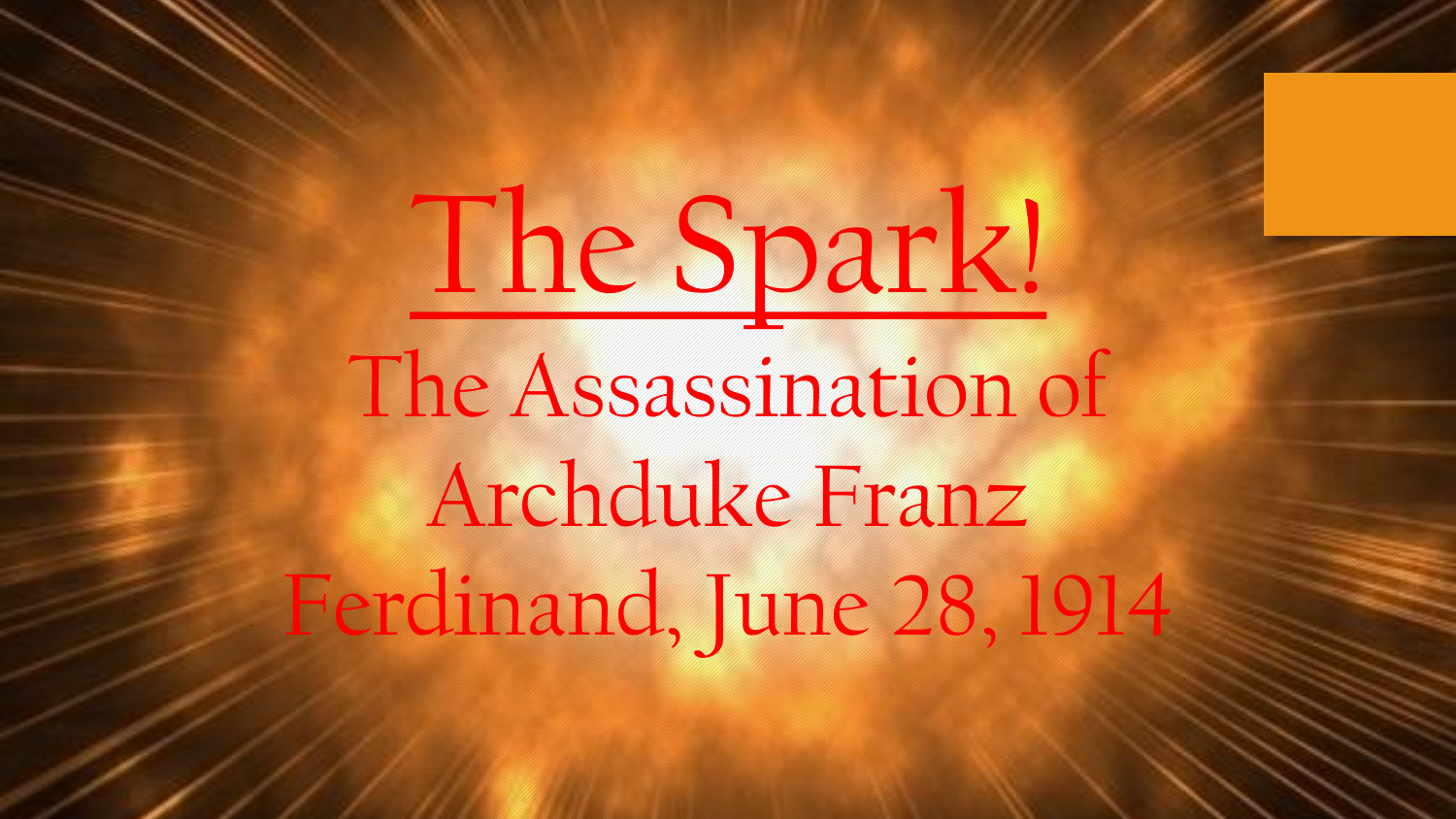## Prelude to the Great War (3 episodes)

- Complete the provided video questions as you watch.
- https://youtu.be/f11CKYB2FCA?list=PLB2vhKMBjSxMMg8xHeY2K-0ap9srl\_zx7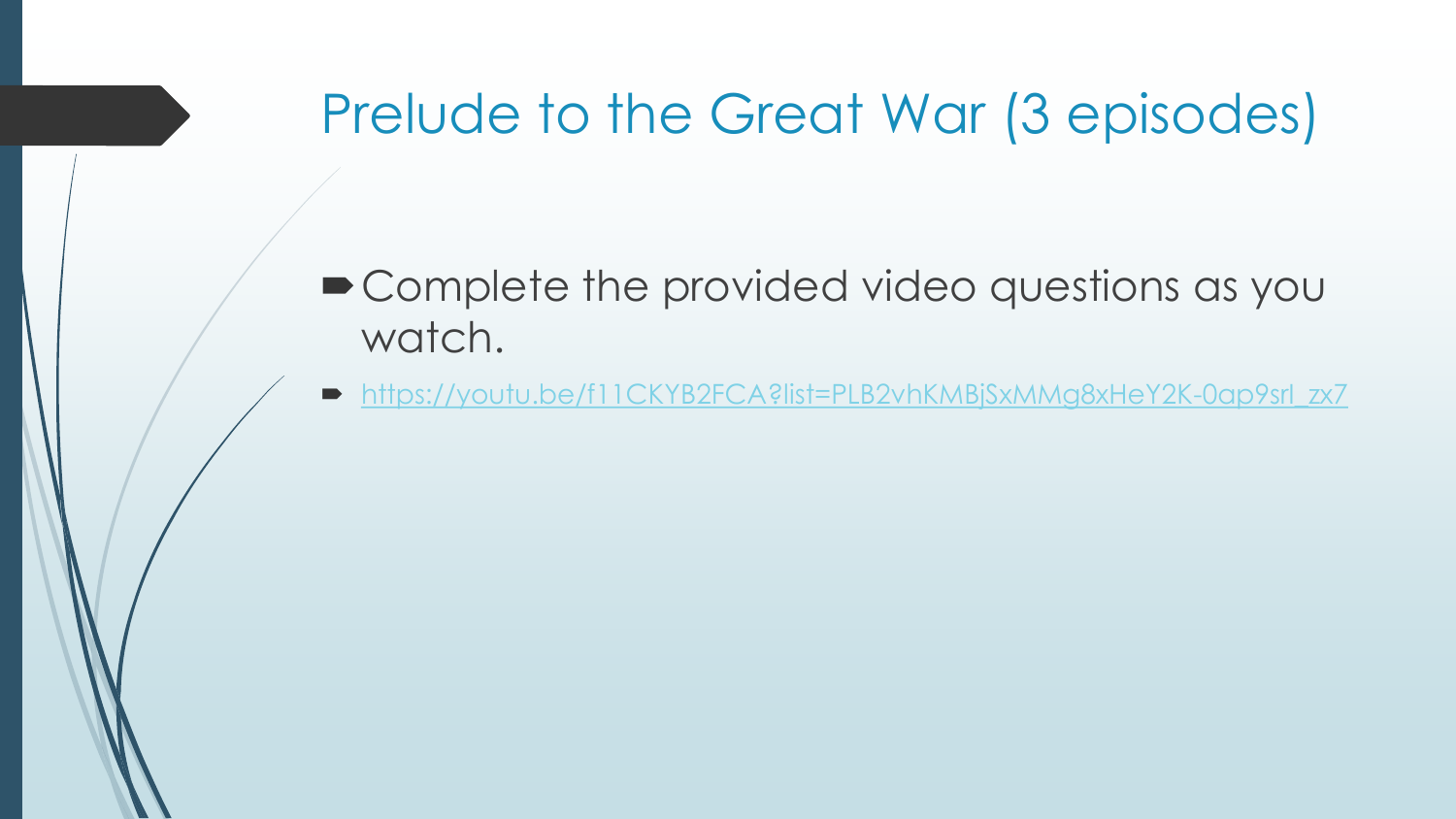## American Neutrality

- Cultural, economic, and political ties to Europe meant support for Central Powers or Allies varied
- **Propaganda issued on both sides**
- President Woodrow Wilson issued a formal proclamation of **neutrality** (Aug. 19, 1914)

**How would a neutral country respond to the outbreak of war?**